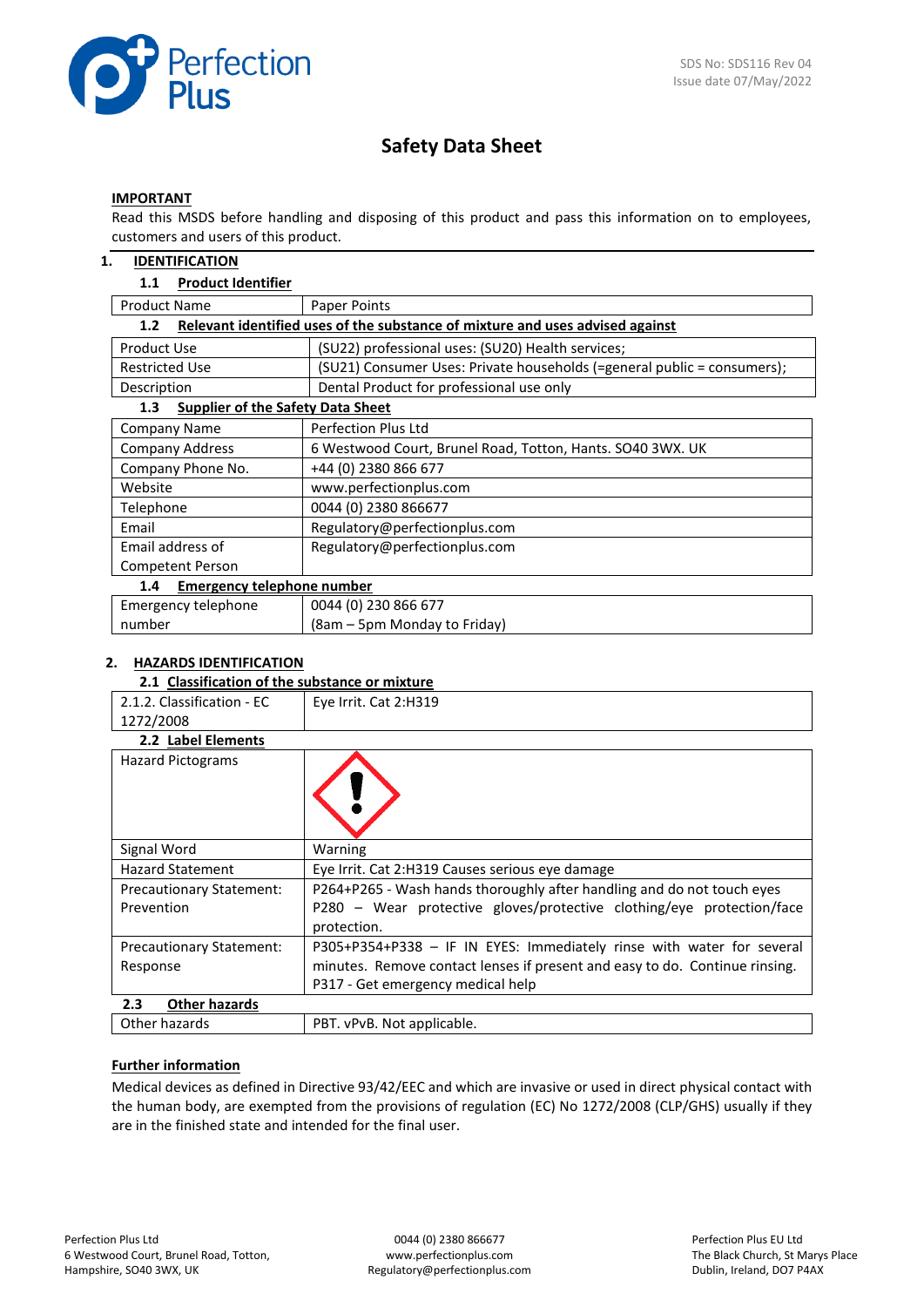

#### **3. COMPOSITION/INFORMATION ON INGREDIENTS**

# **3.2 Mixtures**

## **EC 1272/2008**

| <b>Chemical Name</b> | Index No. | CAS No.    | EC No. | <b>REACH</b><br>Registration<br>Number | CONC.<br>$(\%w/w)$ | <b>Classification</b> |
|----------------------|-----------|------------|--------|----------------------------------------|--------------------|-----------------------|
| Pure pulp            |           | 65996-61-4 |        |                                        | 98                 |                       |

#### **4. FIRST AID MEASURES**

#### **4.1 Most important symptoms and effects, both acute and delayed**

| <b>Inhalation</b>                                      | None expected for this product                                             |  |
|--------------------------------------------------------|----------------------------------------------------------------------------|--|
| None expected for this product<br>Eye Contact          |                                                                            |  |
| None expected for this product<br>Skin contact         |                                                                            |  |
| Ingestion<br>None                                      |                                                                            |  |
| 4.2                                                    | Indication of any immediate medical attention and special treatment needed |  |
| <b>Inhalation</b>                                      | No further relevant information available                                  |  |
| Eye Contact                                            | No further relevant information available                                  |  |
| Skin contact                                           | No further relevant information available                                  |  |
| No further relevant information available<br>Ingestion |                                                                            |  |
| <b>General information</b>                             |                                                                            |  |
|                                                        | If you feel unwell, seek medical advice (show the label where possible).   |  |

#### **5. FIRE FIGHTING MEASURES**

#### **5.1 Extinguishing media**

|     |                                                       | In the event of fire, use water, carbon dioxide, dry chemical agents                  |  |
|-----|-------------------------------------------------------|---------------------------------------------------------------------------------------|--|
| 5.2 | Special hazards arising from the substance or mixture |                                                                                       |  |
|     |                                                       | Not determined                                                                        |  |
| 5.3 |                                                       | <b>Advice for firefighters</b>                                                        |  |
|     |                                                       | Evacuate all personnel, use protective equipment for firefighting. Use self-contained |  |
|     |                                                       | breathing apparatus when product is involved in fire.                                 |  |

#### **6. HANDLING AND STORAGE**

#### **6.1 Precautions for safe handling**

|                         | Handle and store with care. Give special attention to chemical materials that must be  |  |
|-------------------------|----------------------------------------------------------------------------------------|--|
|                         | avoided. Follow all prevention measures in the SDS/Labels.                             |  |
|                         | 6.2 Conditions for safe storage, including any incompatibilities                       |  |
|                         | Keep containers tightly closed in a dry, well-ventilated place.                        |  |
| 6.3 Specific end use(S) |                                                                                        |  |
|                         | See section 1.2. Relevant identified uses of the substance or mixture and uses advised |  |
|                         | against for further information.                                                       |  |

#### **7. EXPOSURE CONTROLS/PERSONAL PROTECTION**

#### **7.1 Exposure controls**

| Appropriate engineering controls<br>7.1.1        |  |
|--------------------------------------------------|--|
| Ensure adequate ventilation of the working area. |  |
| <b>Individual protection measures</b><br>7.1.2   |  |
| Approved safety goggles.<br>Eye/face protection  |  |
| Skin protection -<br>Gloves.                     |  |
| Hand protection                                  |  |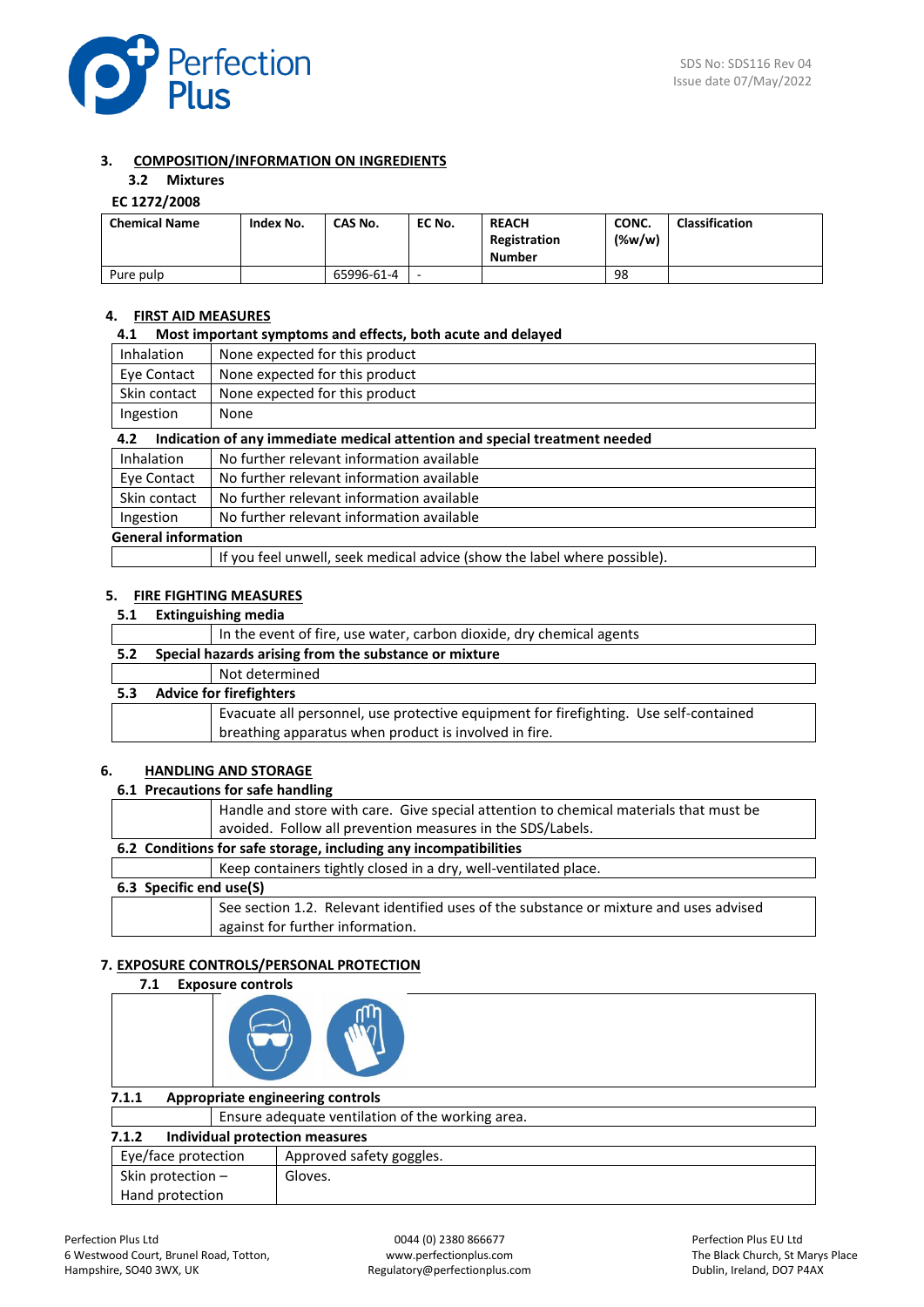

## **8. PHYSICAL AND CHEMICAL PROPERTIES**

#### **8.1 Information on basic physical and chemical properties**

| Appearance            | Solid tapered shaped<br>points | Vapour pressure             | N/a           |
|-----------------------|--------------------------------|-----------------------------|---------------|
| Colour                | Pink                           | Flash point                 | Not regulated |
| Odour                 | <b>Odourless</b>               | Evaporation rate            | N/a           |
| Odour threshold       | Not applicable.                | Autoignition temperature    | N/a           |
| pН                    | N/a                            | Viscosity                   | N/a           |
| Melting point         | N/a                            | <b>Explosive properties</b> | N/a           |
| Freezing point        | N/a                            | Solubility in water         | Insoluble     |
| Initial boiling point | Decomposes                     |                             |               |

# **8.2 Other information**

| Conductivity                     | No data available |
|----------------------------------|-------------------|
| Surface tension                  | No data available |
| Gas group                        | No data available |
| Benzene content                  | No data available |
| Lead content                     | No data available |
| VOC (Volatile organic compounds) | No data available |

#### **9. STABILITY AND REACTIVITY**

| 9.1 | Reactivity                                |
|-----|-------------------------------------------|
|     | Stable                                    |
| 9.2 | <b>Chemical stability</b>                 |
|     | N/a                                       |
| 9.3 | <b>Possibility of hazardous reactions</b> |
|     | None                                      |
| 9.4 | <b>Conditions to avoid</b>                |
|     | Humidity, extreme heat, direct light      |
| 9.5 | Incompatible materials                    |
|     | N/a                                       |
| 9.6 | <b>Hazardous decomposition products</b>   |
|     | Carbon Monoxide                           |

#### **10. TOXICOLOGICAL INFORMATION**

#### **10.1 Information on toxicological effects**

| Acute toxicity           | N/a                            |
|--------------------------|--------------------------------|
| Primary effects to skin  | Not a primary dermal irritant  |
| Primary effect to eyes   | Not an ocular irritant         |
| Primary effects to       | Not an acute inhalation hazard |
| respiratory system       |                                |
| Sensitisation            | N/a                            |
| Additional toxicological | N/a                            |
| info.                    |                                |

### **11. ECOLOGICAL INFORMATION**

| 11.1 Toxicity                      |                |                |  |
|------------------------------------|----------------|----------------|--|
| Toxicity                           |                | Not determined |  |
| Aquatic toxicity (acute)           |                | Not determined |  |
| 11.2 Persistence and degradability |                |                |  |
|                                    | Not determined |                |  |
| 11.3 Bio accumulative potential    |                |                |  |
| Not determined                     |                |                |  |
|                                    |                |                |  |

#### **11.4 Mobility in soil**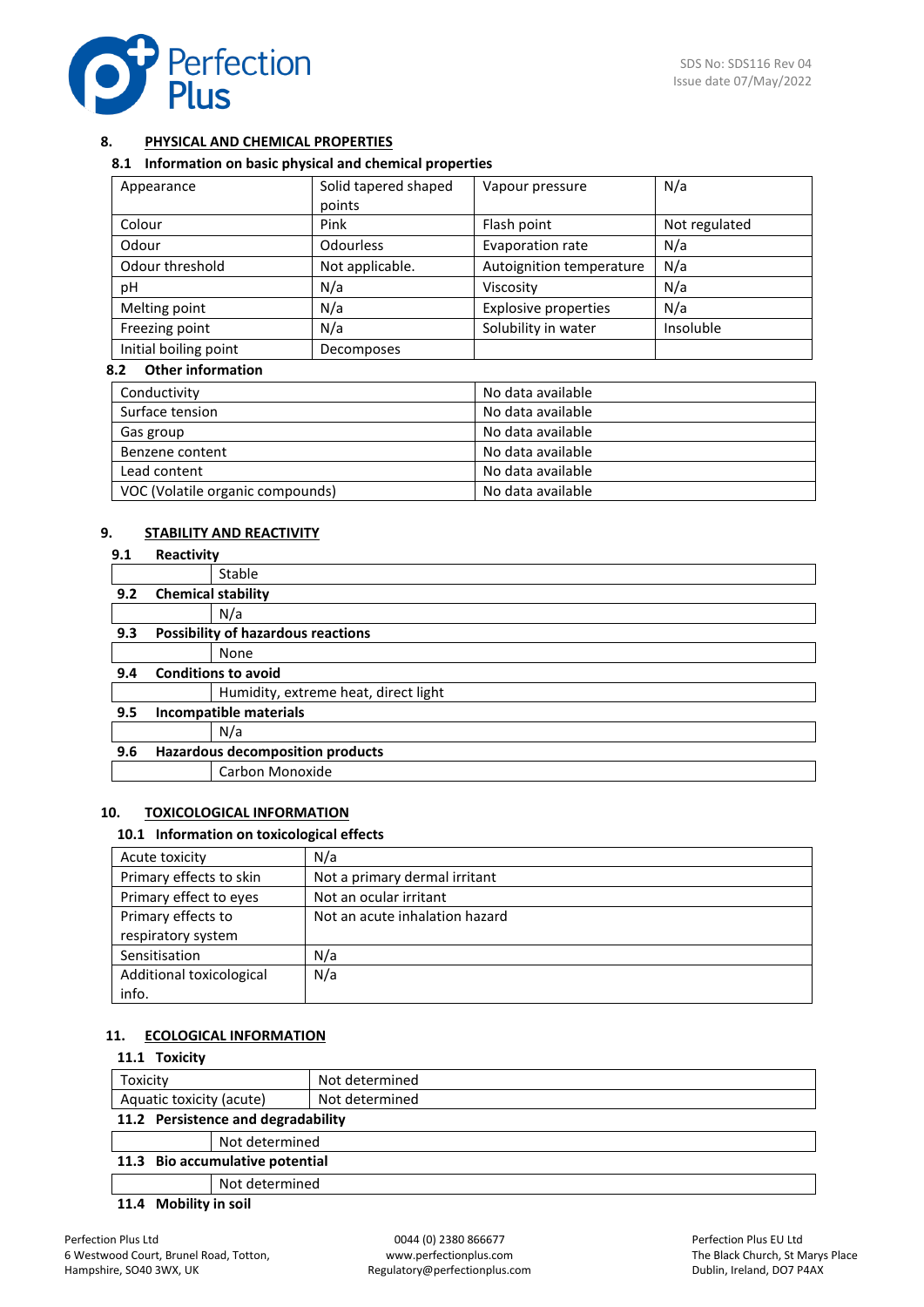

| Not determined                          |  |  |
|-----------------------------------------|--|--|
| 11.5 Results of PBT and vPvB assessment |  |  |
| Not determined                          |  |  |

#### **11.6 Other adverse effects**

None known

# **12. DISPOSAL CONSIDERATIONS**

# **12.1 Waste treatment methods**

#### **13. TRANSPORT INFORMATION**

#### **13.1 UN number**

| Classification information on transportation of hazardous materials not available                   |
|-----------------------------------------------------------------------------------------------------|
| 13.2 UN proper shipping name                                                                        |
| N/a                                                                                                 |
| 13.3 Transport hazard class(es)                                                                     |
| N/a                                                                                                 |
| 13.4 Packing group                                                                                  |
| N/a                                                                                                 |
| 13.5 Environmental hazards                                                                          |
| Environmental hazards<br>N/a                                                                        |
| 13.6 Special precautions for user                                                                   |
| <b>ADR/RID</b>                                                                                      |
| N/a                                                                                                 |
| <b>IMDG</b>                                                                                         |
| N/a                                                                                                 |
| <b>IATA</b>                                                                                         |
| N/a                                                                                                 |
| 13.7 Transportation in bulk according to Annex II of MARPOL 73/78 and the IBC Code                  |
| N/a                                                                                                 |
| 14.<br><b>REGULATORY INFORMATION</b>                                                                |
| 14.1 Safety, health and environmental regulations/legislation specific for the substance or mixture |

|                                                                                                     | RoHS: Please refer to Medical Devices Directive 93/42/EEC |  |  |  |
|-----------------------------------------------------------------------------------------------------|-----------------------------------------------------------|--|--|--|
| 14.2 Safety, health and environmental regulations/legislation specific for the substance or mixture |                                                           |  |  |  |
|                                                                                                     | Chemical safety assessment: See section 8                 |  |  |  |

#### **15. OTHER INFORMATION**

#### **Other information**

|           | Text of Hazard Statements in $\vert$ H319 – Causes serious eye irritation |
|-----------|---------------------------------------------------------------------------|
| Section 3 |                                                                           |
|           |                                                                           |

#### **Further information**

The information used in this SDS is believed to be correct however, the information is provided without any warranty, neither expressed nor implied, regarding its correctness.

This SDS is relevant for large quantities of product, the instructions for safe use of quantities typically used during a normal procedure is as referenced in the Instructions for Use.

The conditions or methods for handling, storage, lone use and/or in combination with other products and disposal are beyond our control.